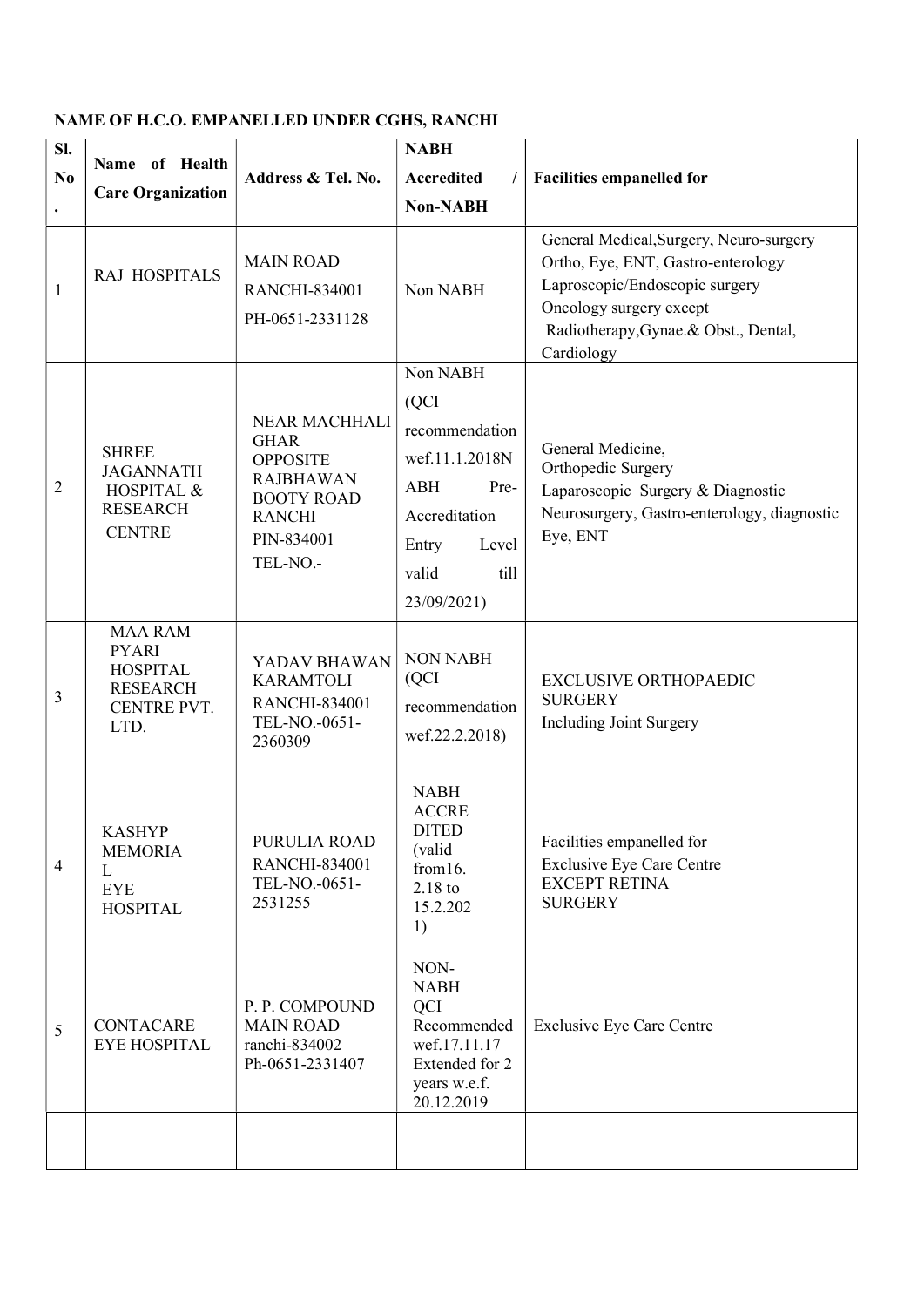| 6   | <b>SHRESHTHA</b><br><b>NETRA</b>                                    | Floor,<br>Ground<br>Krishna<br>Mall,<br>Between Gate No. 1                                                                                                    |                |                                                                           |
|-----|---------------------------------------------------------------------|---------------------------------------------------------------------------------------------------------------------------------------------------------------|----------------|---------------------------------------------------------------------------|
|     | <b>CHIKITSALAYA</b><br>PVT. LTD.<br>W.E.F. 01/08/2018               | & 2, Ashok Nagar,<br>Ranchi-834002<br>Tel.<br>No.<br>$0651 -$                                                                                                 | Non - NABH     | <b>Exclusive Eye Care Centre</b>                                          |
|     |                                                                     | 2245162<br>Mob.<br>No.                                                                                                                                        |                |                                                                           |
|     |                                                                     | 9771430108                                                                                                                                                    |                |                                                                           |
| 7   | <b>RAJDHANI</b><br><b>PATHOLOG</b><br>Y<br>& X RAY<br><b>CENTRE</b> | ST. PETER GALI<br>Birsa chowk RANCHINABL<br>834002<br>PH-9835125746                                                                                           | (wef.8.5.2018) | Facilities empanelled for<br>Laboratory Investigation except Xray         |
| 8   | НАРРҮ ТООТН<br>MULTISPECIALI<br>TY DENTAL<br><b>CLINIC</b>          | Choubey<br>Bhawan,<br>Loreto<br>Opp.<br>Convent,<br>A.<br>G.<br>Road,<br>Doranda,<br>Ranchi, Jharkhand -<br>834002<br>Mob.<br>No.<br>9431105467<br>9861361189 | Non - NABH     | <b>Exclusive Dental Clinic</b>                                            |
| 9.  | НАРРҮ ТООТН<br>DENTAL CARE &<br><b>DIAGNOSTIC</b><br><b>CENTRE</b>  | Ishwar Enclave, PP<br>Compound,<br>Main<br>Road,<br>Ranchi-<br>834002                                                                                         | Non-NABH       | <b>Exclusive Dental Clinic</b>                                            |
| 10  | <b>HILL VIEW</b><br>HOSPITAL &<br><b>RESEARCH</b><br><b>CENTRE</b>  | View<br>Hill<br>Road,<br>Bariatu,<br>Ranchi-<br>834009                                                                                                        | Non NABH       | Orthopaedic Surgery including Joint<br>All<br>Replacement and Arthroscopy |
| 11. | Matri Prerna Eye<br>Hospital                                        | Industrial<br>Area,<br>Kokar,<br>Ranchi - 834001<br>Tel.<br>No.<br>$0651 -$<br>2544676<br>0651-2544230<br>Mob.<br>No.<br>9771412029                           | Non - NABH     | <b>Exclusive Eye Care Centre</b>                                          |